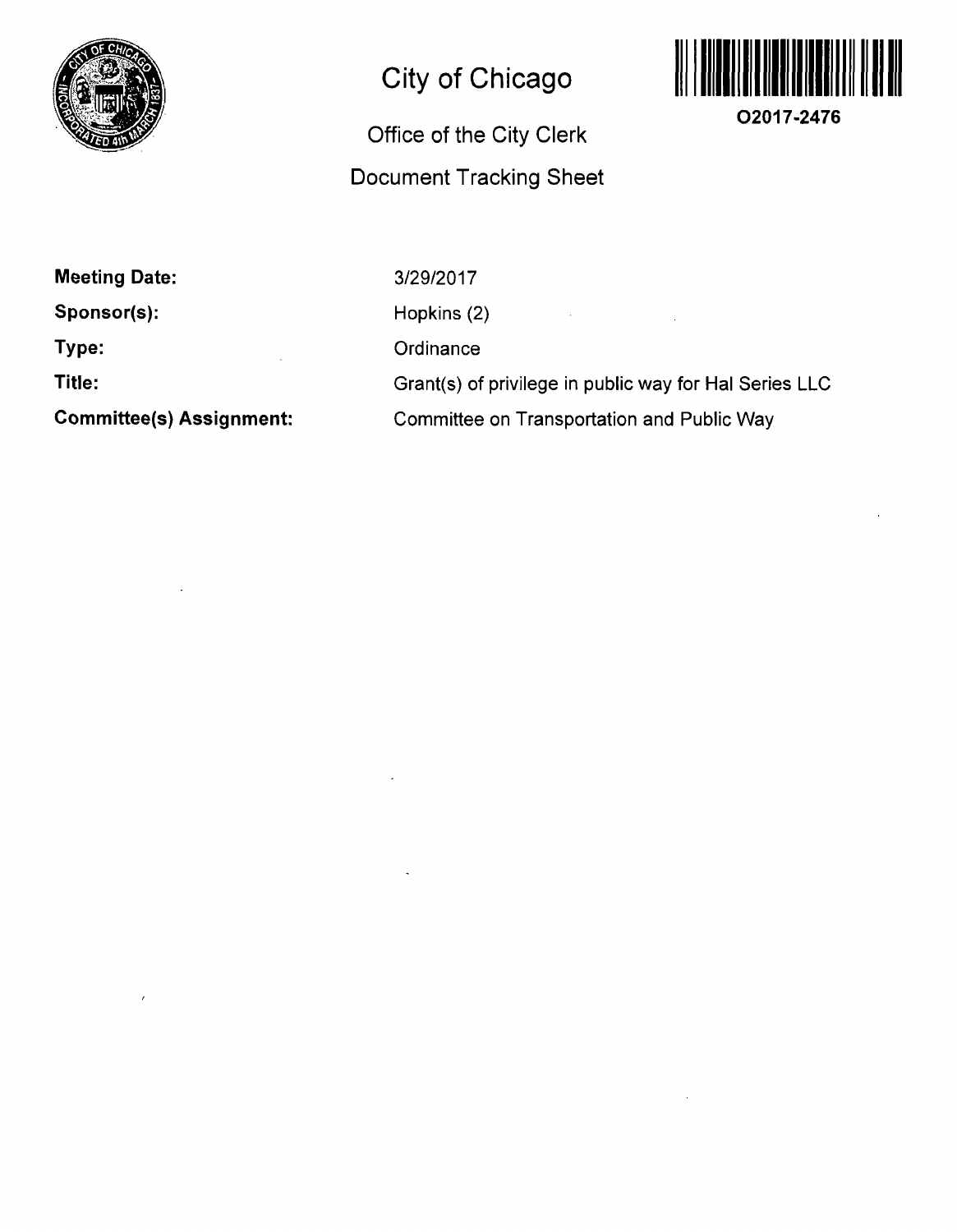**ORDINANCE** HAL SERIES, LLC Acct. No. 367728 -1 Permit No. 1126929

Se It Ordained by the City Council of the City of Chicago:

SECTION 1. Permission and authority are hereby given and granted to HAL SERIES, LLC, upon the terms and subject to the conditions of this ordinance to maintain and use, as now constructed, one(1) Fire Escape(s) projecting over the public right-of-way adjacent to its premises known as 1030 N. Dearborn St..

Said Fire Escape(s) at Public Alley measure(s):

One (1) at thirteen point five (13.5) feet in length, and six point two five (6.25) feet in width for a total of eighty-four point three eight (84.38) square feet.

The location of said privilege shall be as shown on prints kept on file with the Department of Business Affairs and Consumer Protection and the Office of the City Clerk.

Said privilege shall be constructed in accordance with plans and specifications approved by the Department of Transportation (Division of Project Development).

This grant of privilege in the public way shall be subject to the provisions of Section 10-28-015 and all other required provisions of the Municipal Code of Chicago.

The grantee shall pay to the City of Chicago as compensation for the privilege #1126929 herein granted the sum of four hundred (\$400.00) per annum in advance.

A 25% penalty will be added for payments received after due date.

The permit holder agrees to hold the City of Chicago harmless for any damage, relocation or replacement costs associated with damage, relocation or removal of private property caused by the City performing work in the public way.

Authority herein given and granted for a period of five (5) years from and after 01/18/2017

Alderman

Brian Hopkins 2nd Ward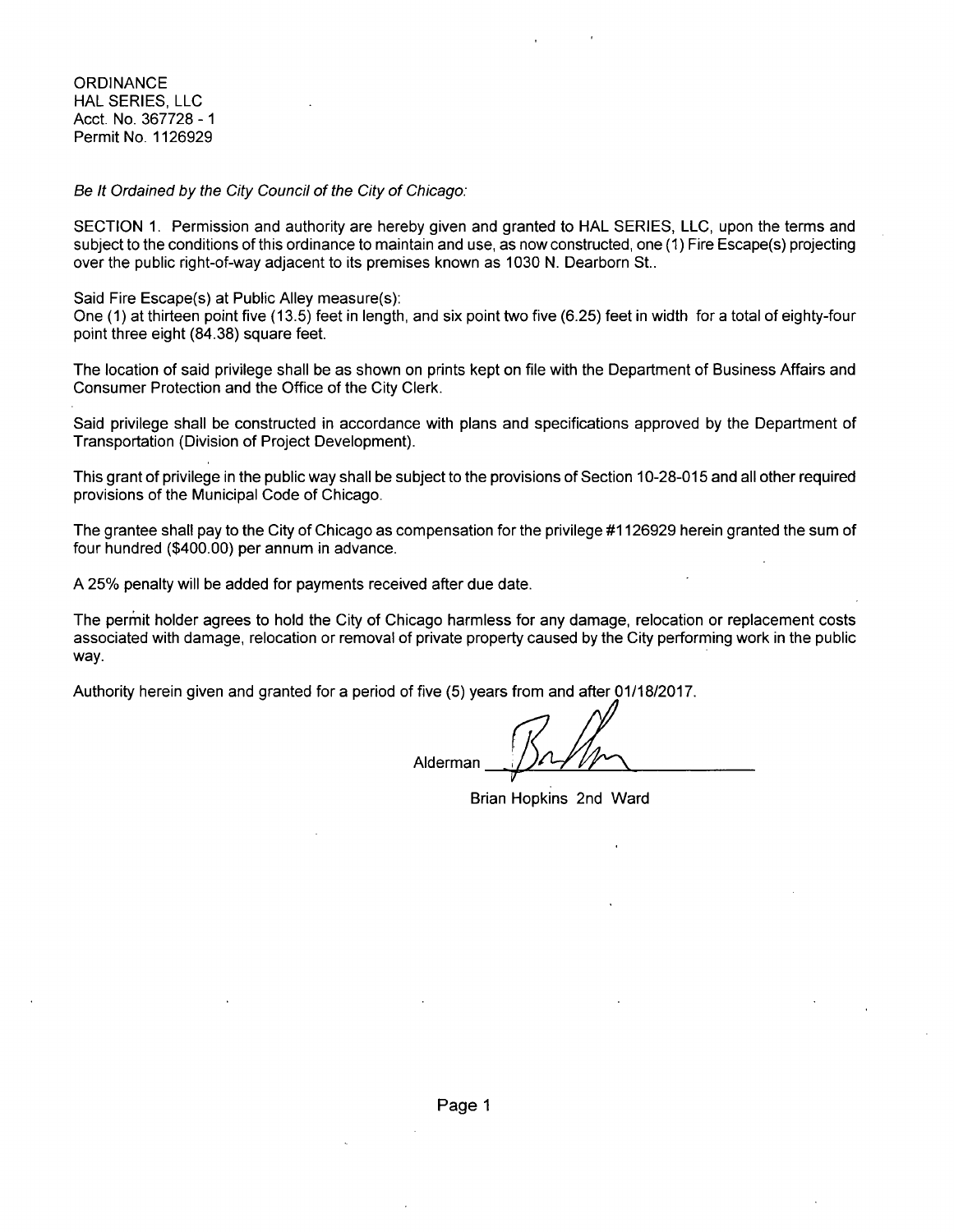

 $-1$ 

1030 N. DEIRBORN ST.